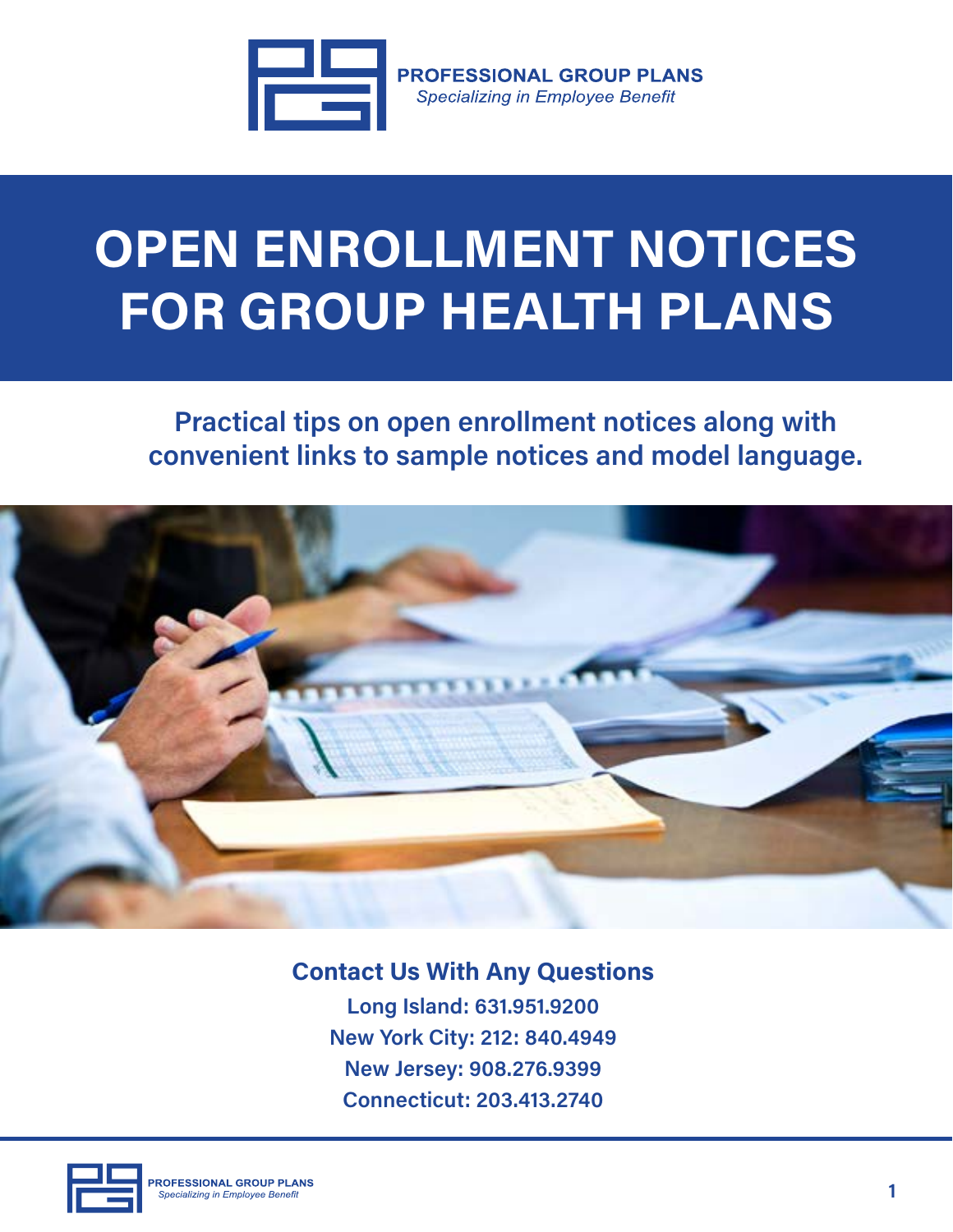## **OPEN ENROLLMENT NOTICES FOR GROUP HEALTH PLANS**

Employers sponsoring group health plans must provide certain notices and disclosures to persons eligible for enrollment. Federal law requires providing various notices at different times, such as when the employee first becomes eligible, at each enrollment opportunity, and/or annually. For convenience and to reduce administrative costs, many employers choose to distribute various required notices with their annual open enrollment materials.

The chart below summarizes the health plan notices commonly distributed during open enrollment season. For sample notices and model language, click on the links.

**Insured Health Plans:** Plans provided through group insurance policies are subject to state insurance laws which may apply in addition to, or in place of, one or more of the federal notice requirements summarized below. In that case, the insurance carrier may prepare and distribute certain notices. Employers are advised to coordinate with the carrier to ensure that all requirements are met.

| <b>NOTICE</b>                                            | <b>PURPOSE</b>                                                                   | <b>MODEL LANGUAGE</b>                                        |
|----------------------------------------------------------|----------------------------------------------------------------------------------|--------------------------------------------------------------|
| <b>Disclosure of Grandfathered Plan</b><br><b>Status</b> | Discloses that the plan is grandfathered<br>and may not include certain consumer | For model language, see Grandfathered<br><b>Plan Notice.</b> |
| For grandfathered health plans only.                     | protections that apply to other plans;<br>provides contact information.          |                                                              |
| <b>Disclosure of HIPAA Opt-Out</b>                       | Discloses that the self-funded non-                                              | For model language, see NFGP HIPAA                           |
| For certain self-funded non-federal                      | federal governmental plan has opted                                              | <b>Opt-Out Notice.</b>                                       |
| government plans only. (This is                          | out of certain federal mandates, such as                                         |                                                              |
| uncommon.).                                              | mental health parity.                                                            |                                                              |
| <b>Employer CHIP Notice</b>                              | Provides information about possible                                              | The current notice is available at CHIP                      |
|                                                          | premium assistance for low-income                                                | Notice.                                                      |
|                                                          | families under a state's Medicaid or                                             |                                                              |
|                                                          | Children's Health Insurance Program                                              |                                                              |
|                                                          | (CHIP).                                                                          |                                                              |
| <b>HIPAA Privacy Notice</b>                              | Describes ways that the plan may use                                             | For model language, see Model Privacy                        |
| For self-funded plans, or insured                        | and disclose individual protected health                                         | Notices.                                                     |
| plans if the employer has access to                      | information, participant's rights, and the                                       |                                                              |
| protected health information.                            | plan's duties to protect the information.                                        | Note: Notice is required at initial                          |
|                                                          |                                                                                  | enrollment only. Thereafter, a reminder                      |
|                                                          |                                                                                  | of notice's availability is required every                   |
|                                                          |                                                                                  | three years.                                                 |
| <b>Medicare Part D - Notice of</b>                       | Informs Medicare-eligible persons as                                             | For model notices and instructions,                          |
| <b>Creditable (or Non-Creditable)</b>                    | to whether the group health plan's                                               | see Creditable Coverage Model Notice                         |
| Coverage                                                 | prescription drug coverage is at least                                           | Letters and Creditable Coverage.                             |
|                                                          | as good as (i.e., creditable) as Medicare                                        |                                                              |
|                                                          | Part D coverage.                                                                 | Note: Distribute each year before                            |
|                                                          |                                                                                  | October 15 (regardless of group health                       |
|                                                          |                                                                                  | plan's open enrollment dates).                               |